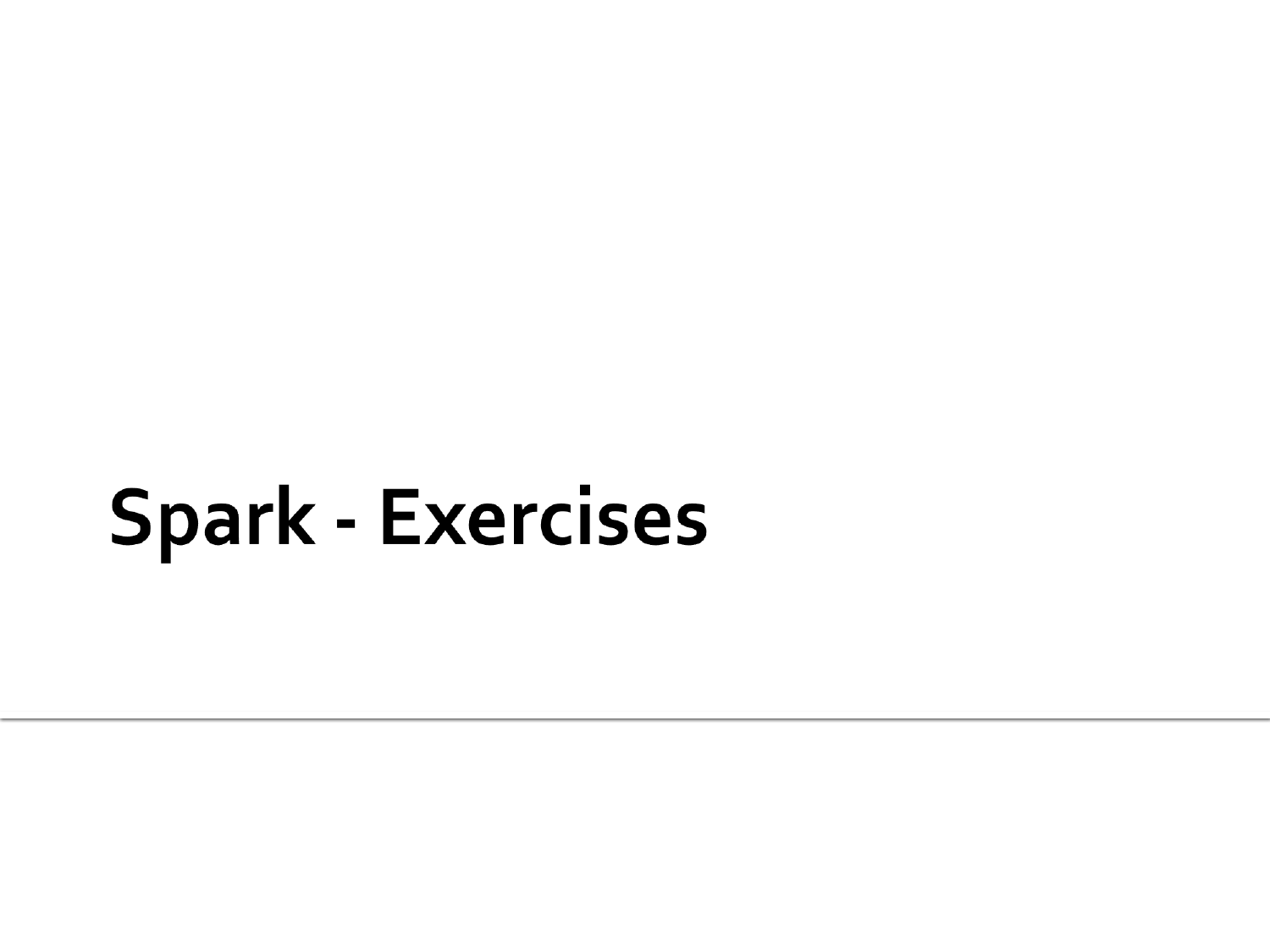- **Full station identification in real-time Input:** 
	- A stream of readings about the status of the stations of a bike sharing system
		- **Each reading has the format** 
			- stationId,# free slots,#used slots, timestamp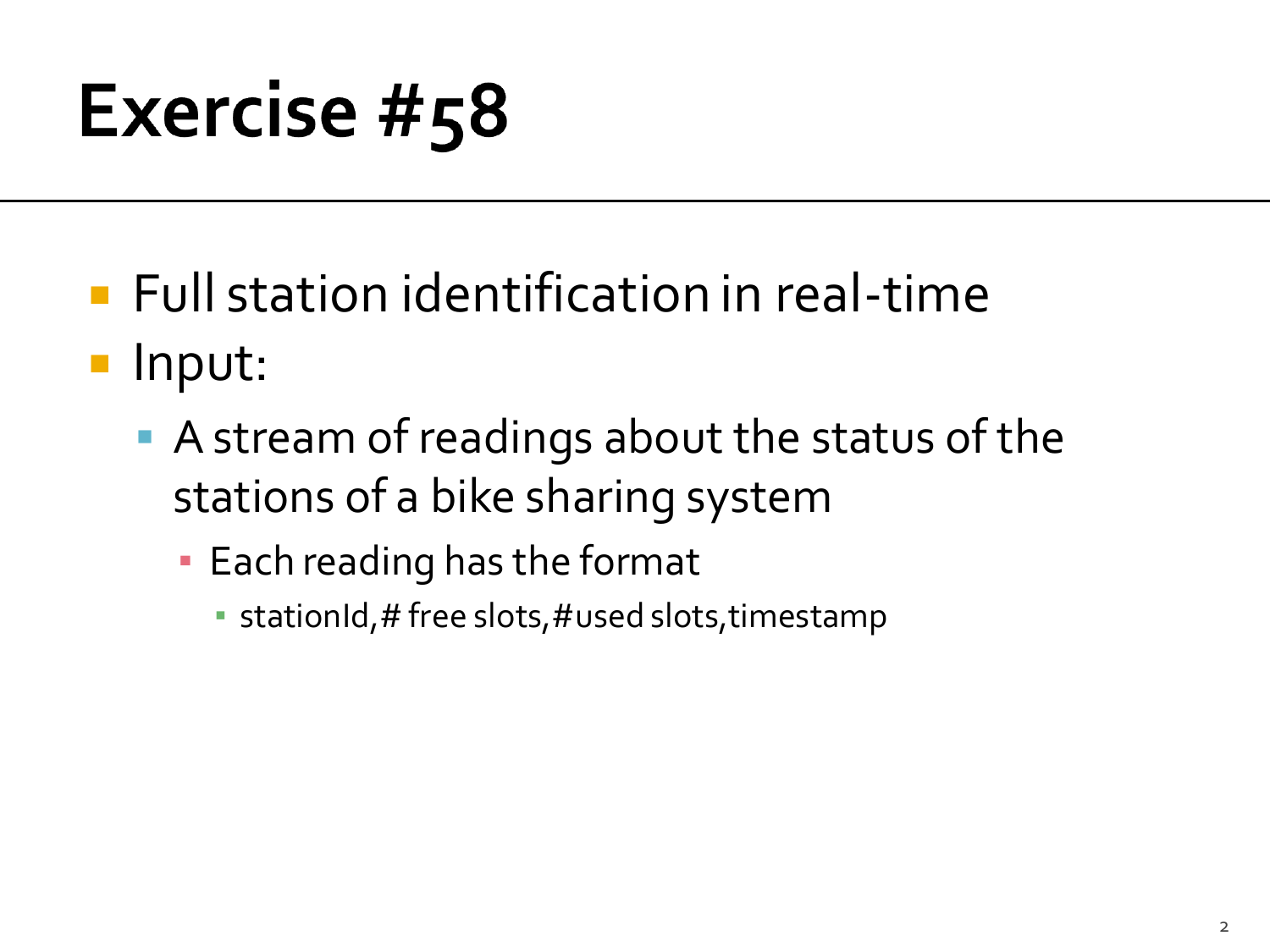- Output:
	- **For each reading with a number of free slots equal** to 0
		- print on the standard output timestamp and stationId
	- **Emit new results every 2 seconds by considering** only the data received in the last 2 seconds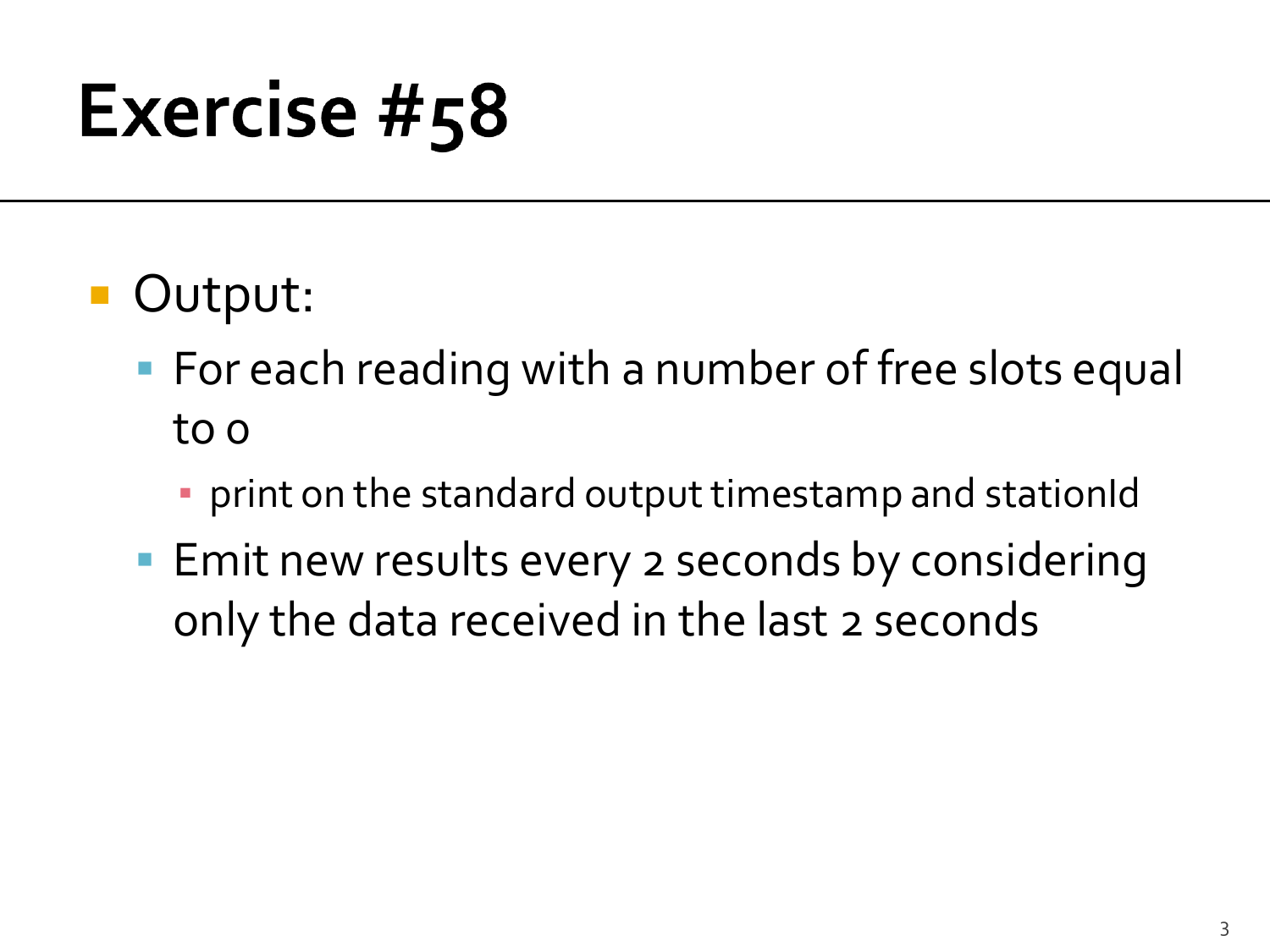- **Full situation count in real-time**
- **Input:** 
	- A stream of readings about the status of the stations of a bike sharing system
		- **Each reading has the format** 
			- stationId,# free slots,#used slots, timestamp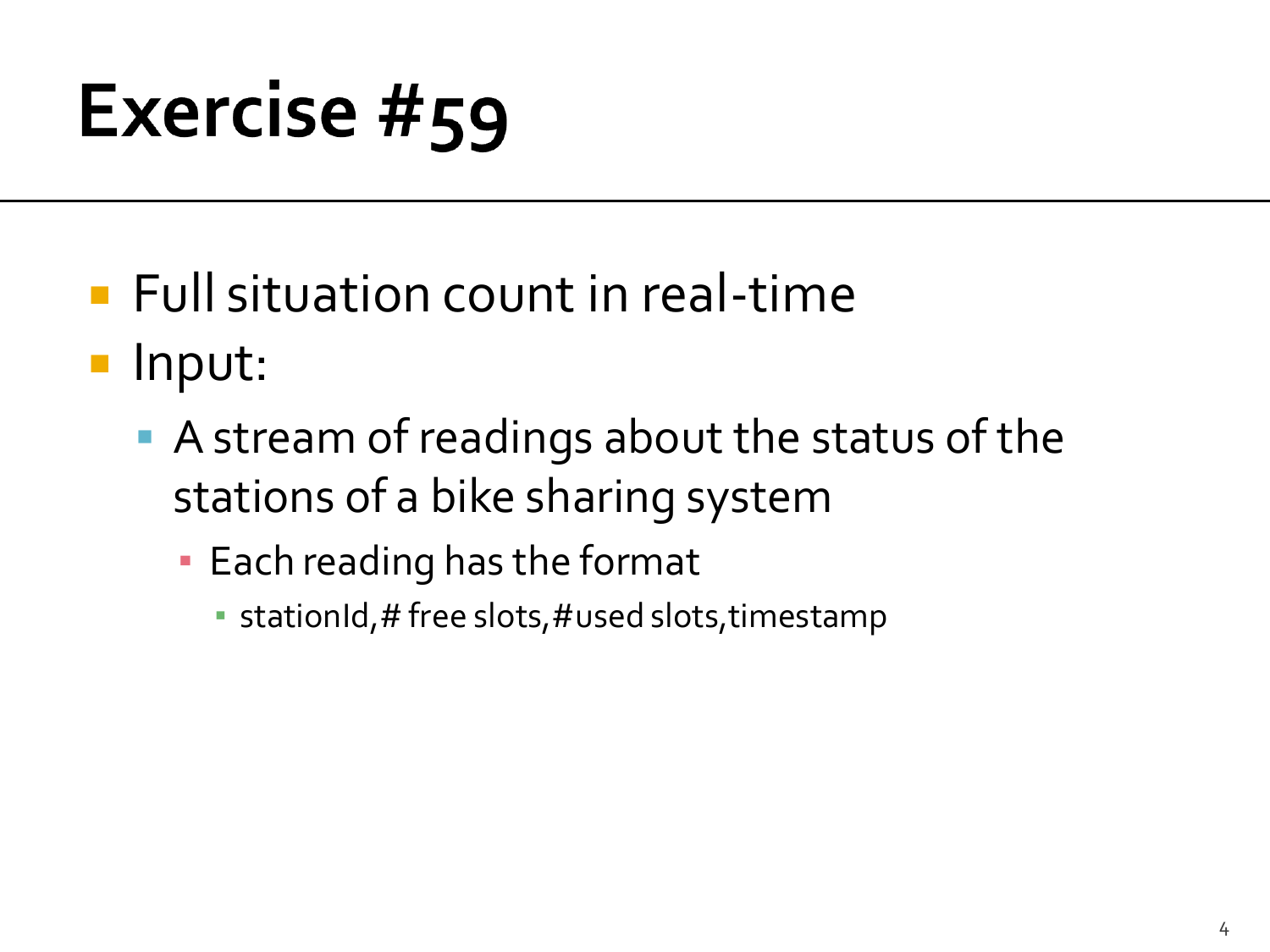- **Output:** 
	- For each batch, print on the standard output the number of readings with a number of free slots equal to 0
	- **Emit new results every 2 seconds by considering** only the data received in the last 2 seconds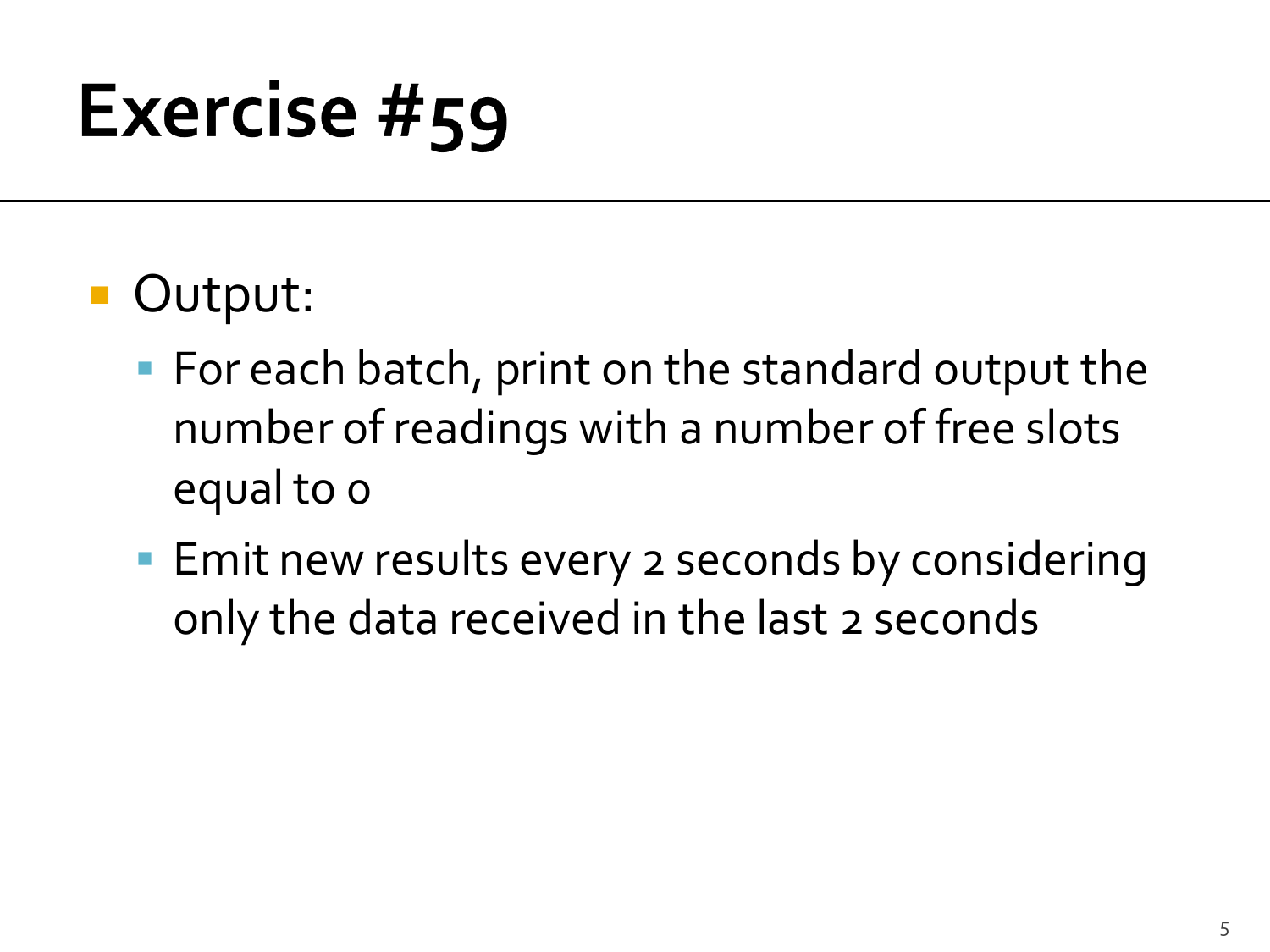- **Full distinct stations identification in real**time
- **Input:** 
	- A stream of readings about the status of the stations of a bike sharing system
		- **Each reading has the format** 
			- stationId,# free slots,#used slots, timestamp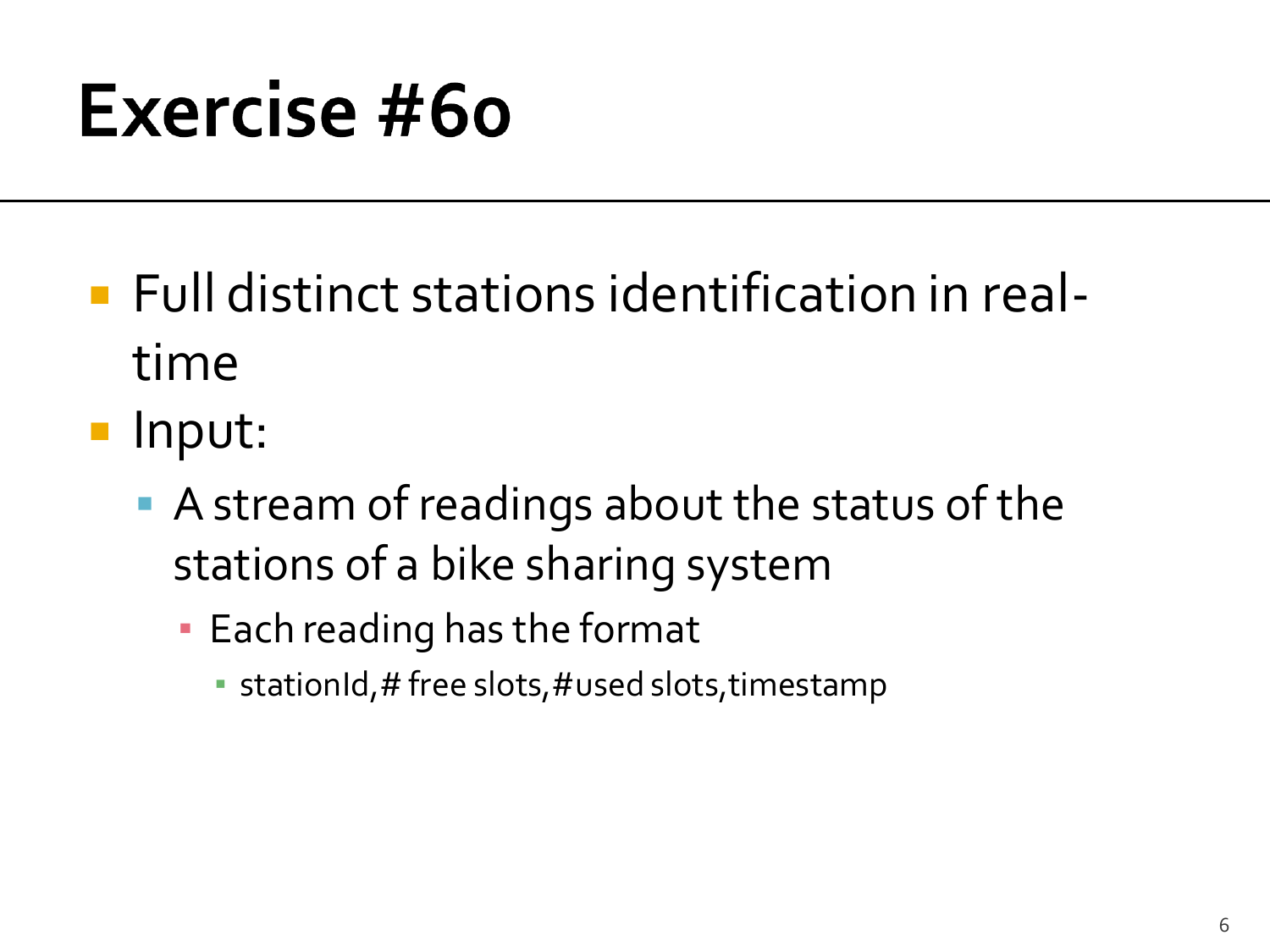- Output:
	- For each batch, print on the standard output the **distinct stationIds** associated with a reading with a number of free slots equal to o in each batch
	- **Emit new results every 2 seconds by considering** only the data received in the last 2 seconds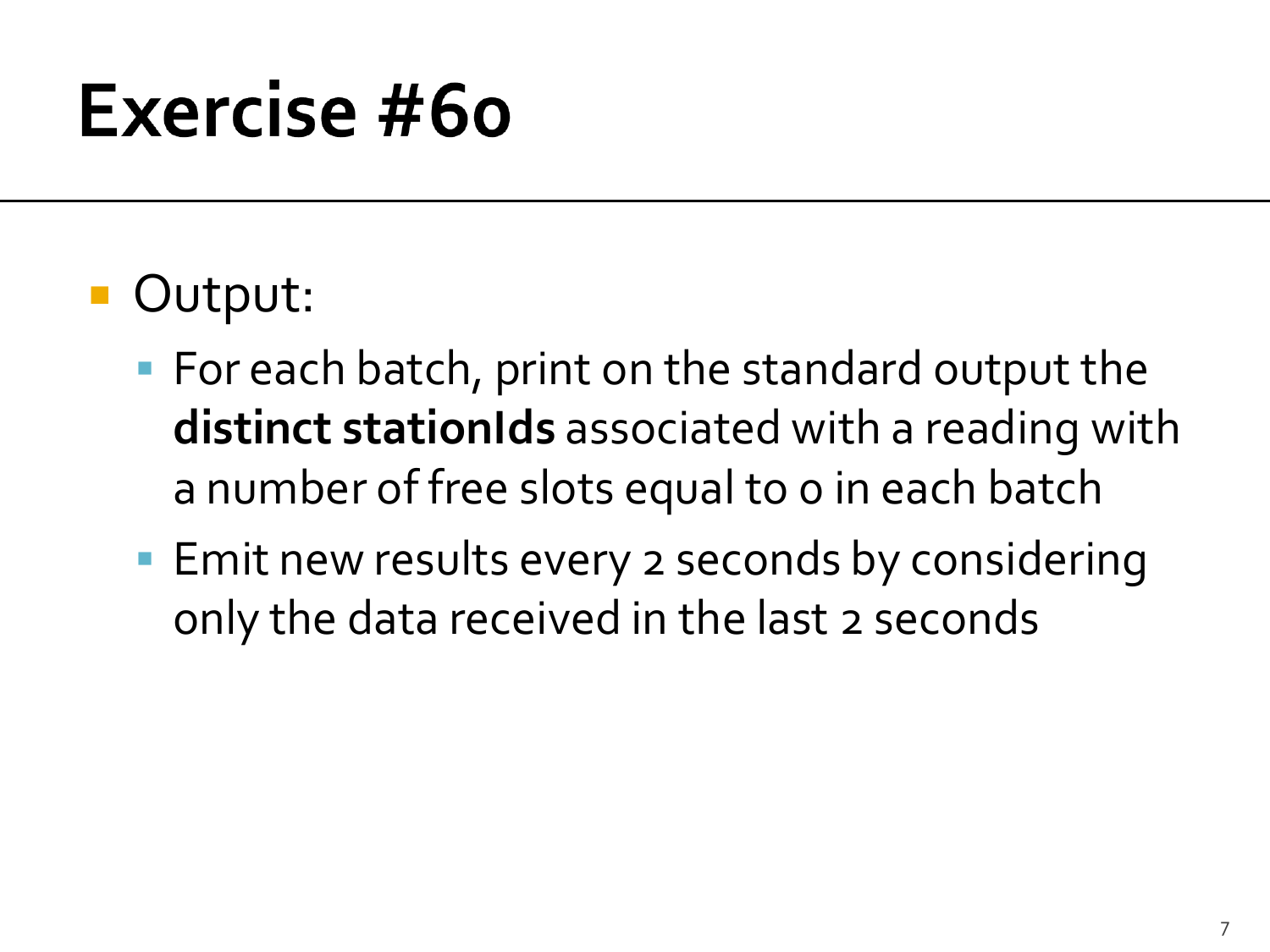- Maximum number of free slots in real-time **Input:** 
	- A stream of readings about the status of the stations of a bike sharing system
		- **Each reading has the format** 
			- stationId,# free slots,#used slots, timestamp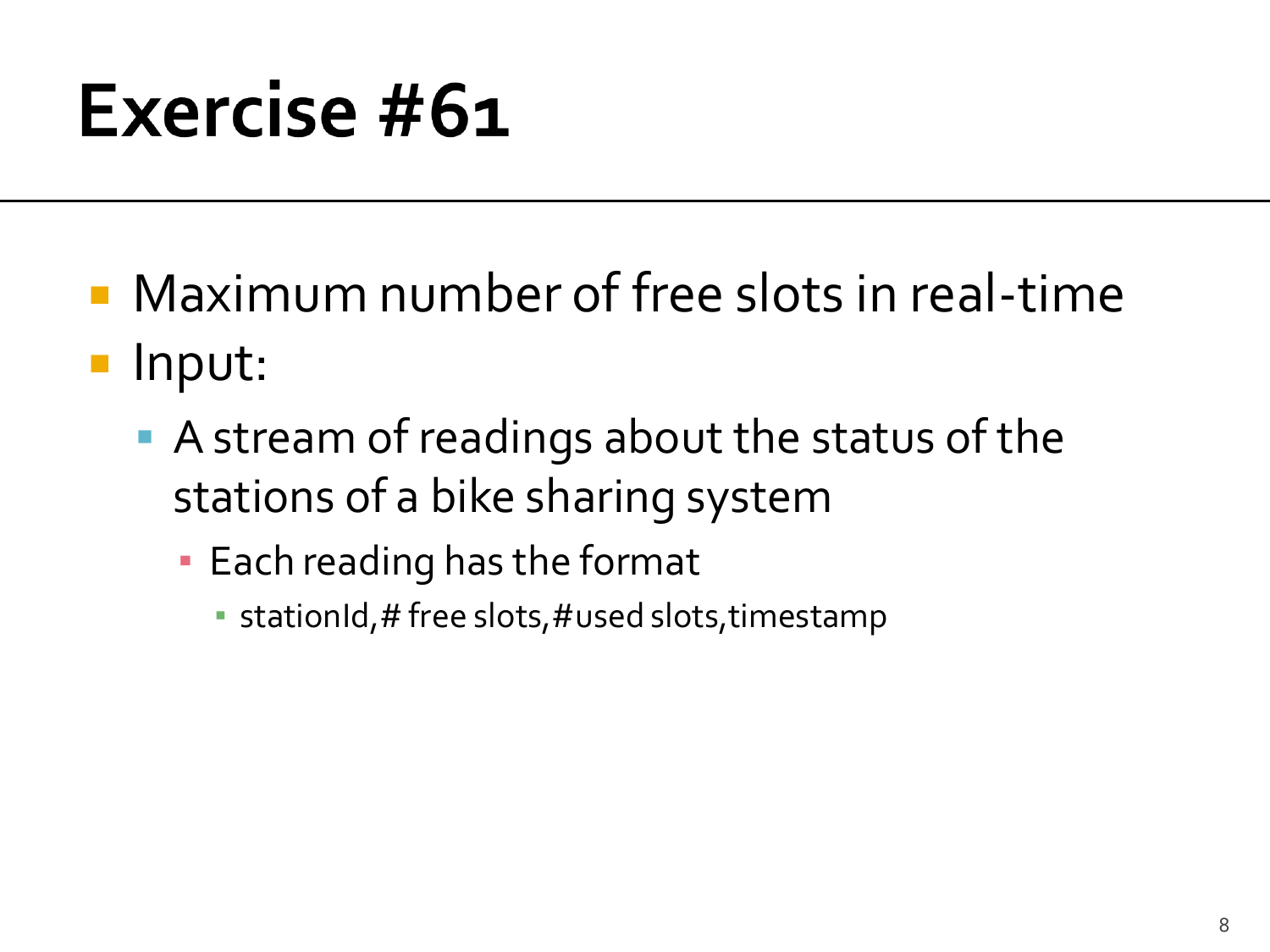#### **Output:**

- For each batch, print on the standard output the maximum value of the field "# free slots" by considering all the readings of the batch (independently of the stationId)
- Emit new results every 2 seconds by considering only the data received in the last 2 seconds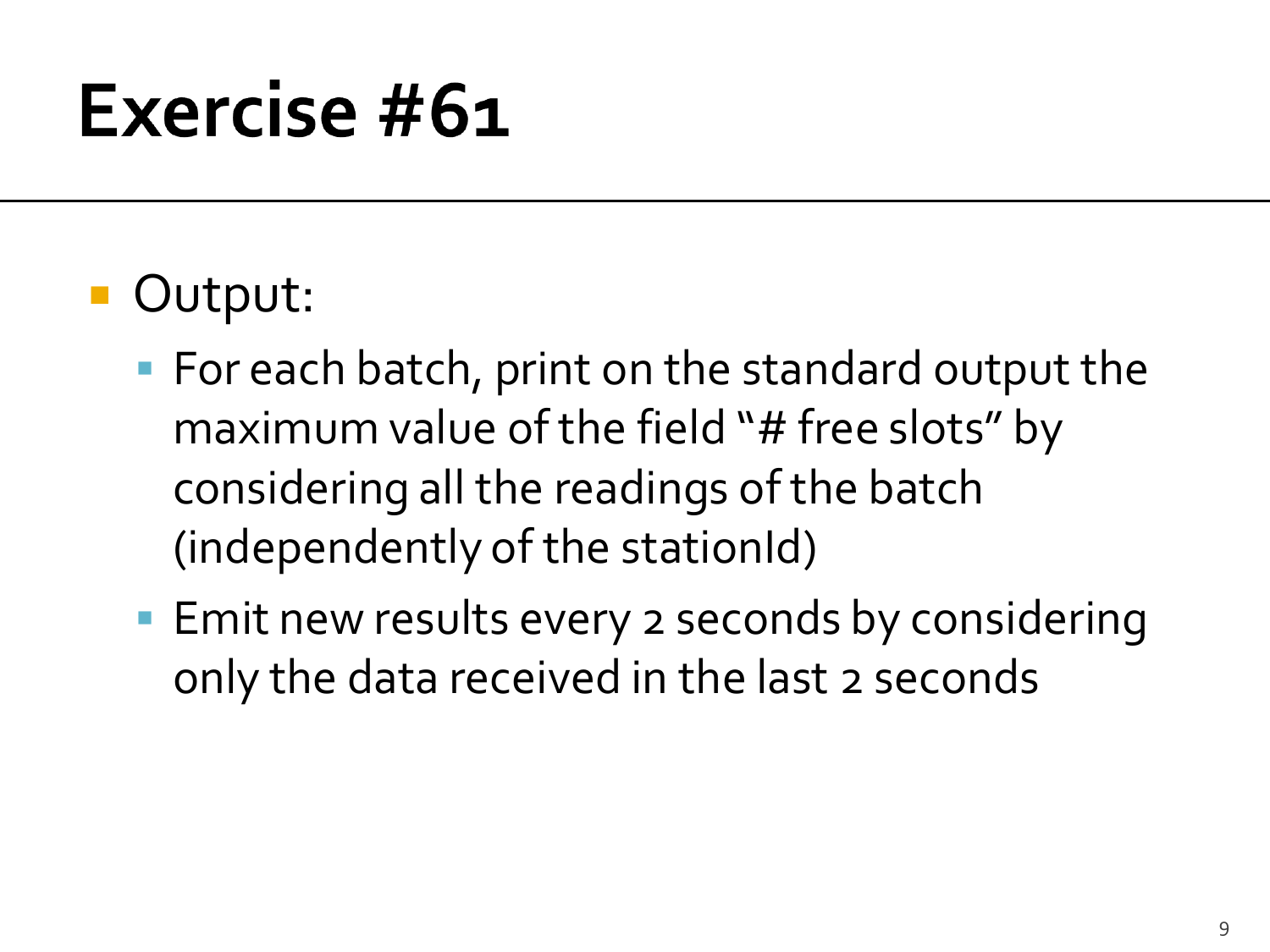- **High stock price variation identification in** real-time
- **Input:** 
	- **A stream of stock prices** 
		- **Each input record has the format** 
			- **· Timestamp, StockID, Price**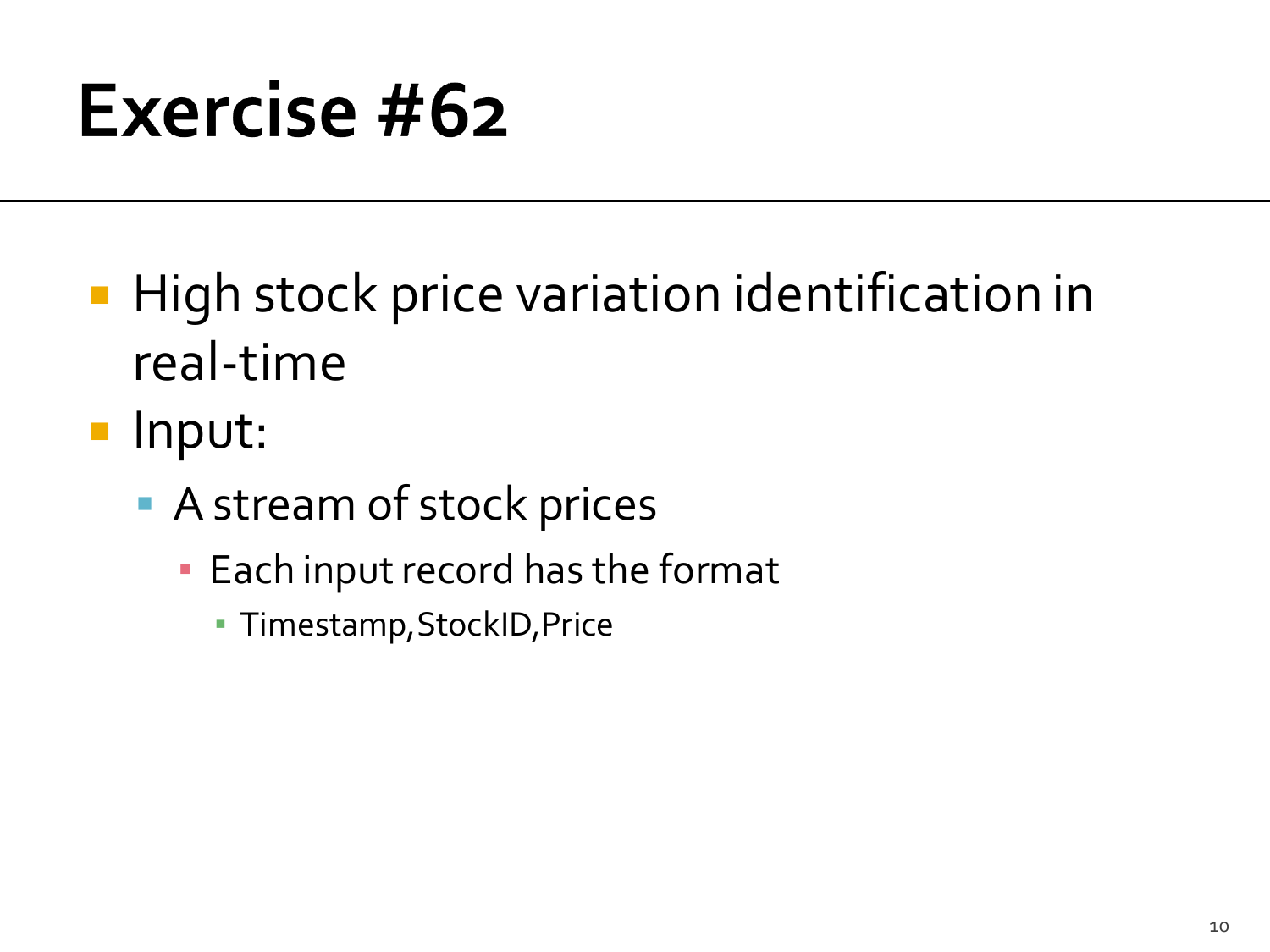#### **Output:**

- Every 30 seconds print on the standard output the **StockID and the price variation (%) in the last 30 seconds** of the stocks with a **price variation greater than 0.5%** in the last 30 sec0nds
	- **Given a stock, its price variation during the last 30** seconds is:

max(price)-min(price)

max(price)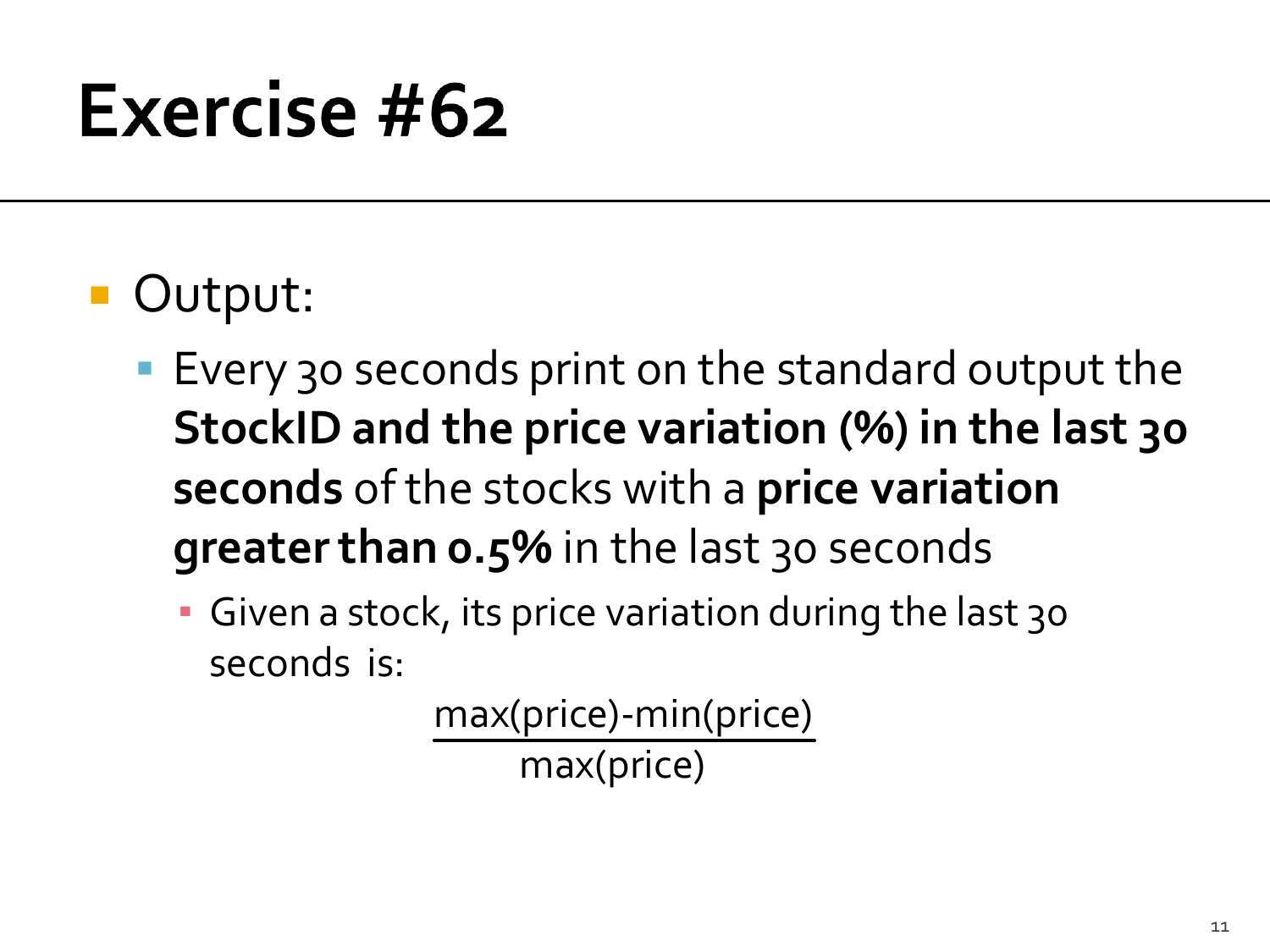#### **Exercise #62- Example**

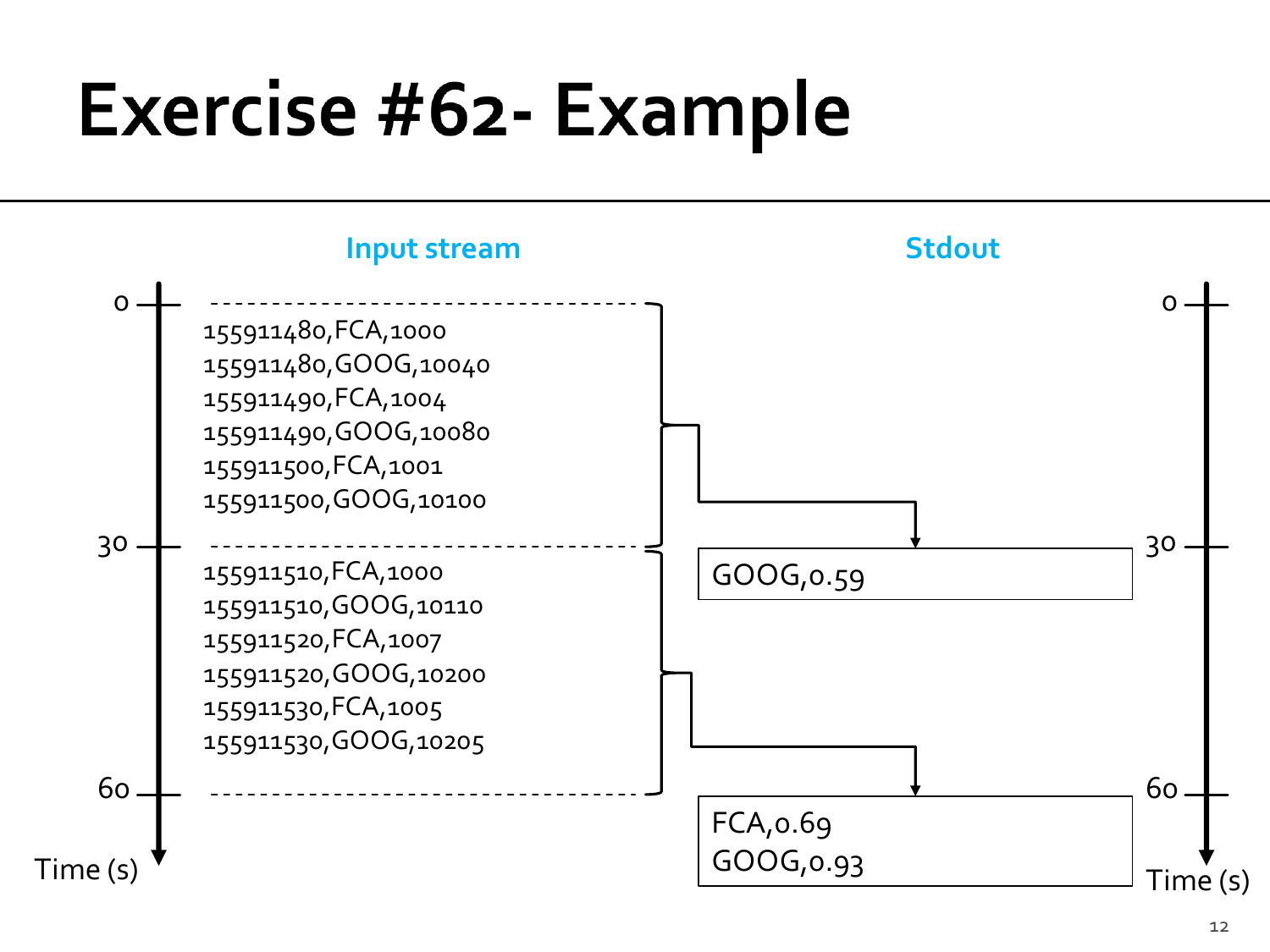### **Exercise #62 Bis**

- **High stock price variation identification in** real-time
- **Input:** 
	- **A** stream of stock prices
		- **Each input record has the format** 
			- **· Timestamp, StockID, Price**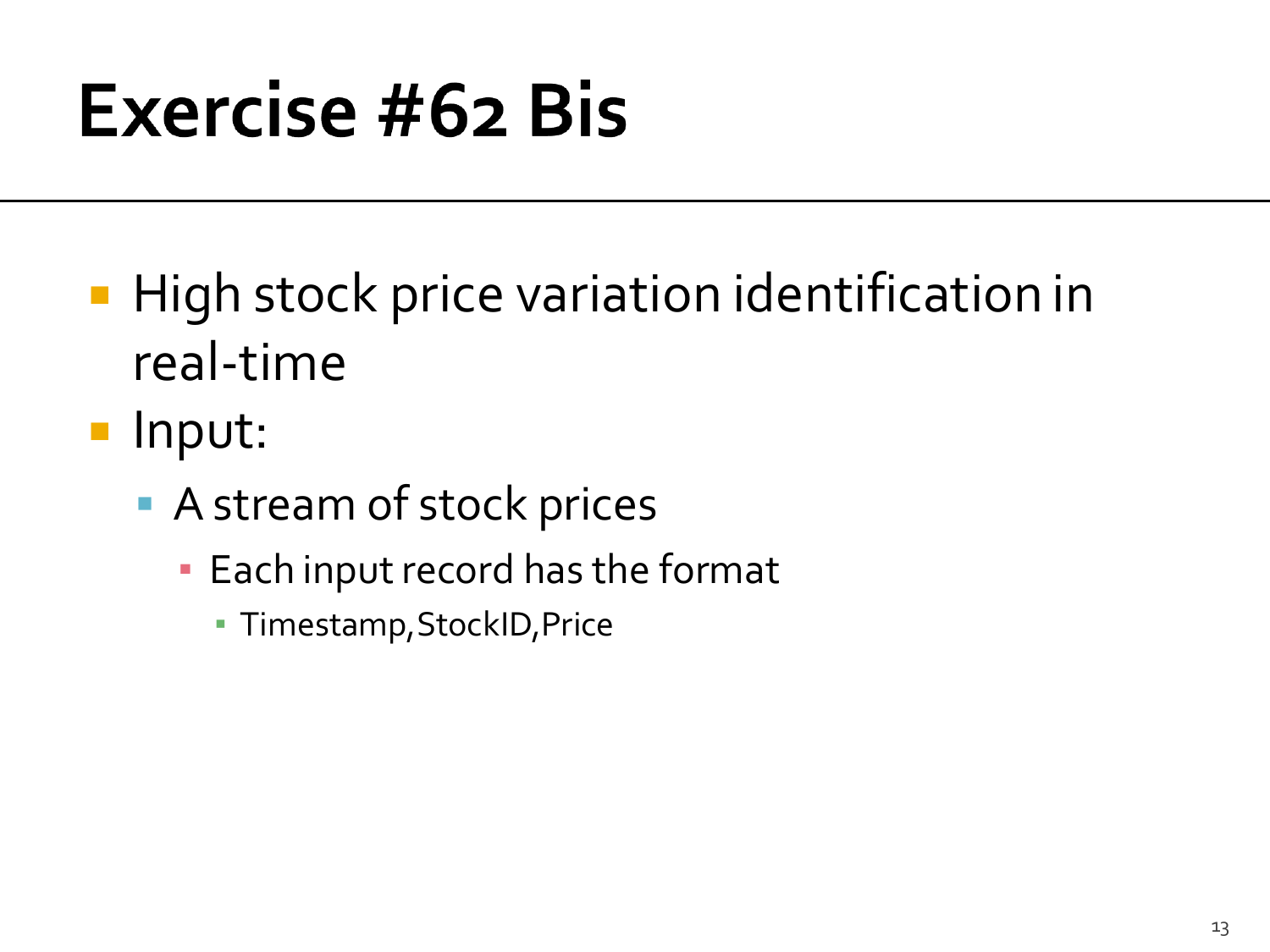### **Exercise #62 Bis**

- **Output:** 
	- **Every 30 seconds** print on the standard output the **StockID and the price variation (%) in the last 60 seconds** of the stocks with a **price variation greater than 0.5% in the last 60 seconds**
		- **Given a stock, its price variation during the last 60** seconds is:

 max(price)-min(price) max(price)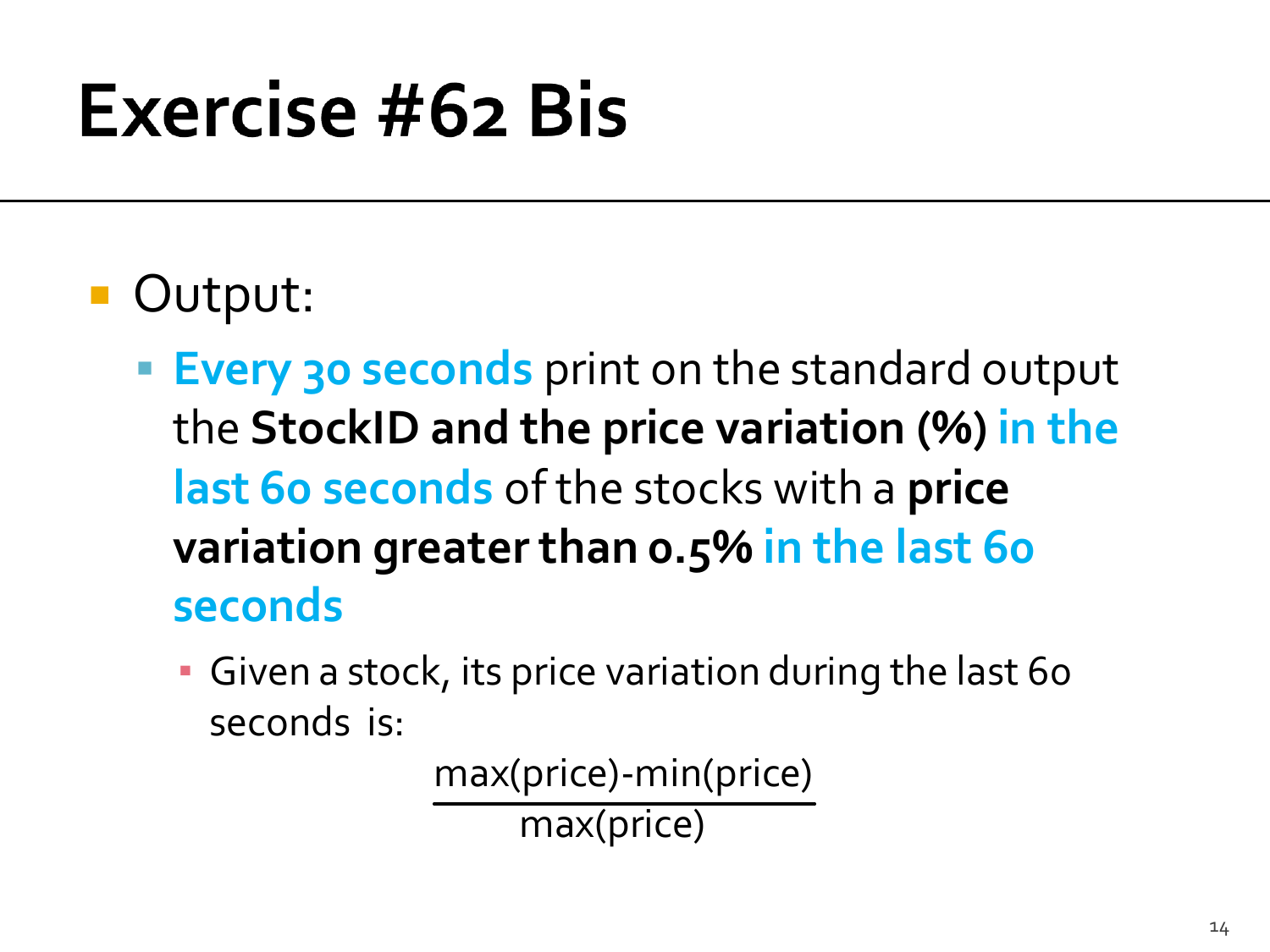- **Full station identification in real-time I**nput:
	- A textual file containing the list of stations of a bike sharing system
		- Each line of the file contains the information about one station

id**\t**longitude**\t**latitude**\t**name

- A stream of readings about the status of the stations
	- **Each reading has the format** 
		- StationId,# free slots,#used slots, timestamp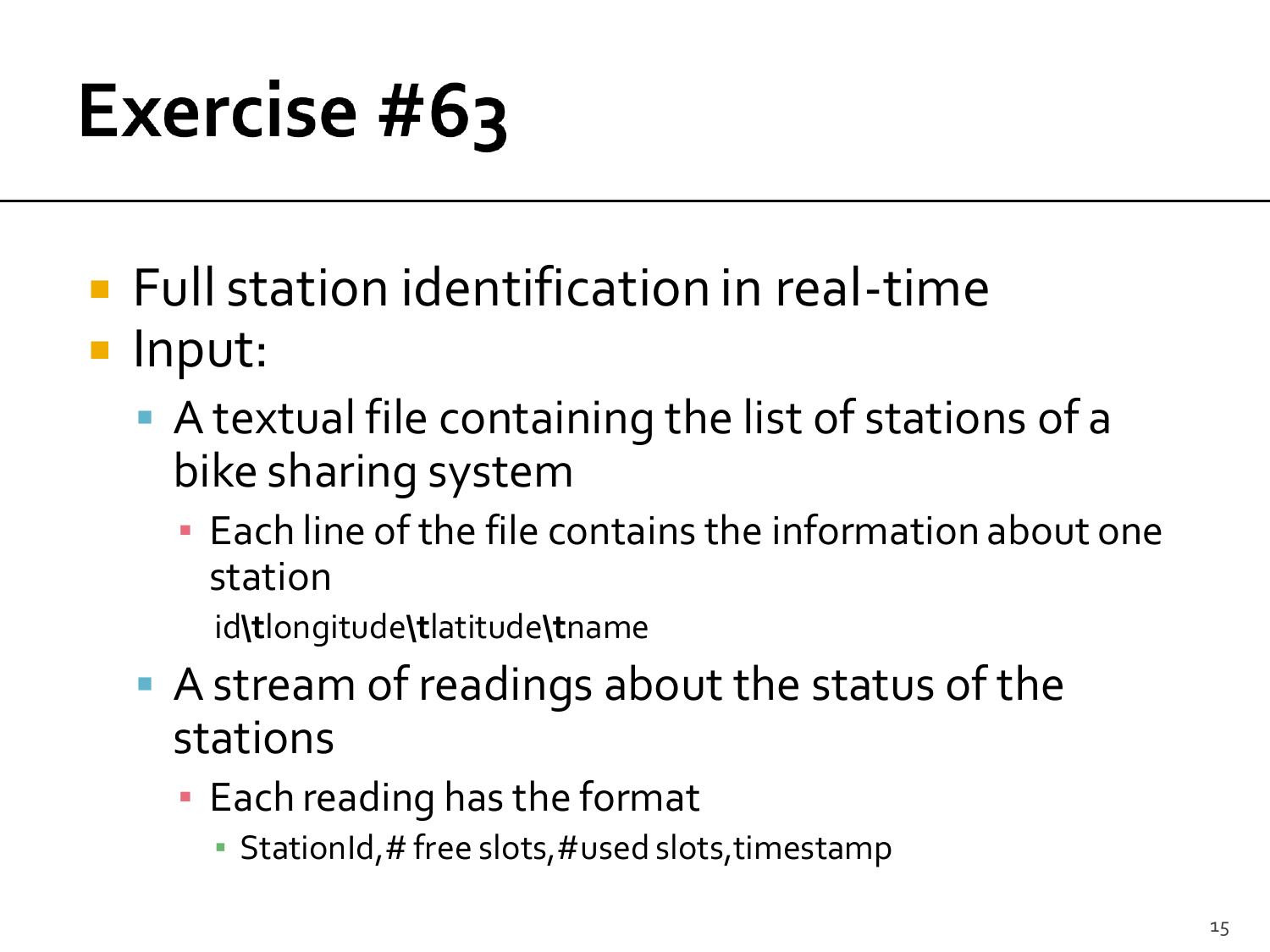- **Output:** 
	- **For each reading with a number of free slots equal** to 0
		- **print on the standard output timestamp and name of** the station
	- **Emit new results every 2 seconds by considering** only the data received in the last 2 seconds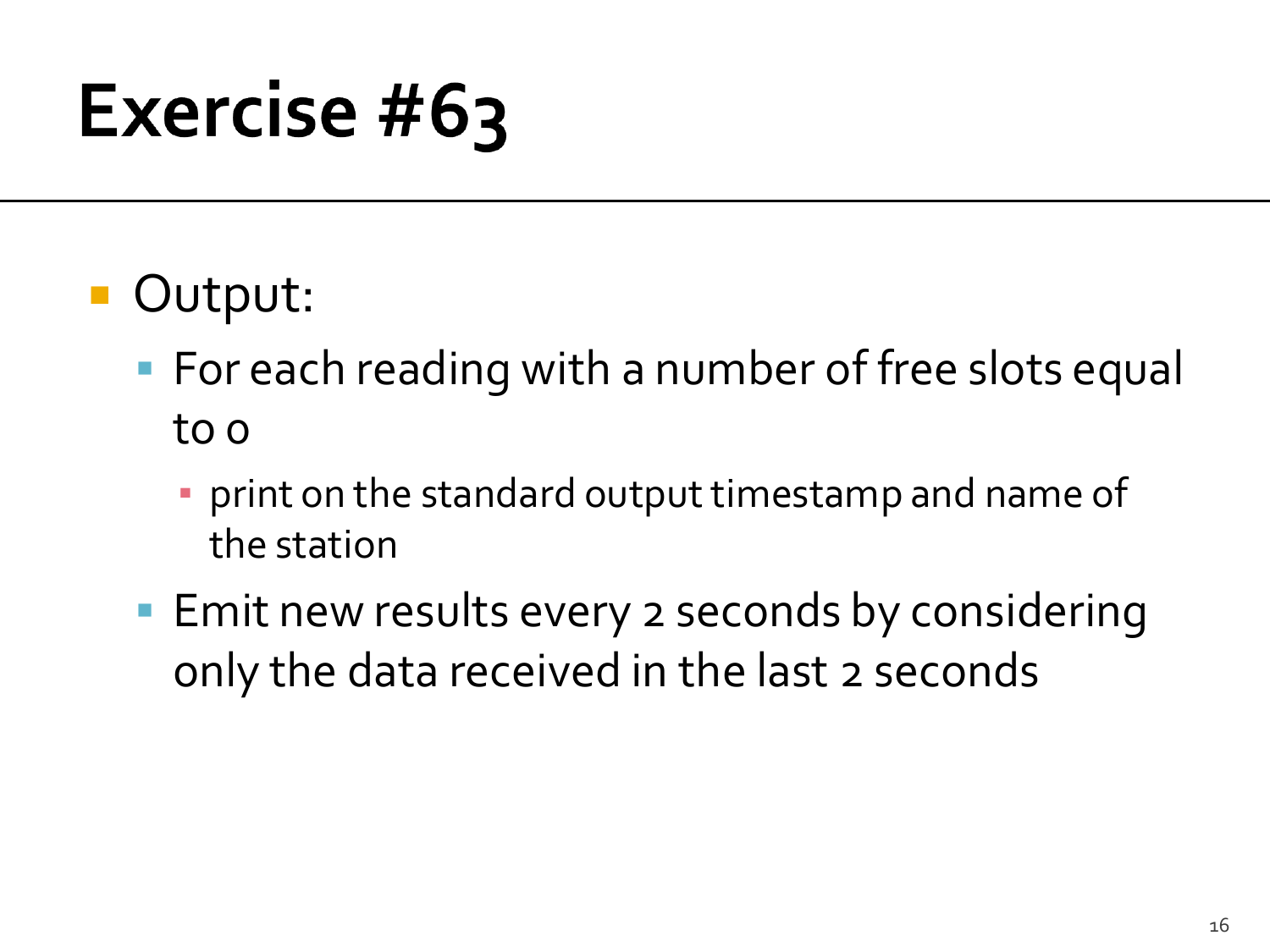- Anomalous stock price identification in realtime
- **Input:** 
	- A textual file containing the historical information about stock prices in the last year
		- **Each input record has the format** 
			- **· Timestamp, StockID, Price**
	- A real time stream of stock prices
		- **Each input record has the format** 
			- **· Timestamp, StockID, Price**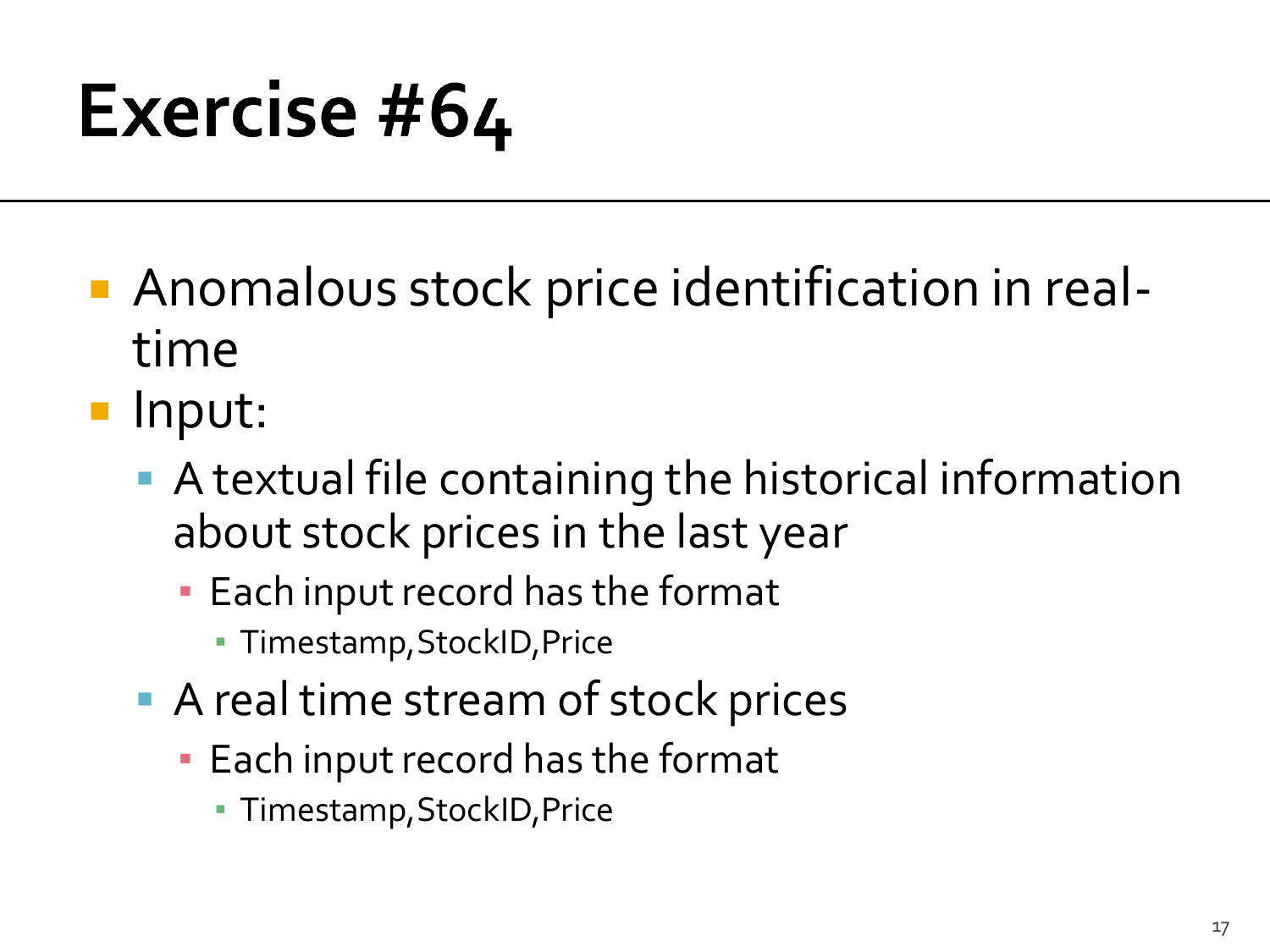#### Output:

- **Exery 1 minute, by considering only the data received in** the last 1 minute, print on the standard output the StockIDs of the stocks that satisfy one of the following conditions
	- price of the stock (received on the real-time input data stream) < historical minimum price of that stock (based only on the historical file)
	- price of the stock (received on the real-time input data stream) > historical maximum price of that stock (based only on the historical file)
- If a stock satisfies the conditions multiple times in the same batch, return the stockId only one time for each batch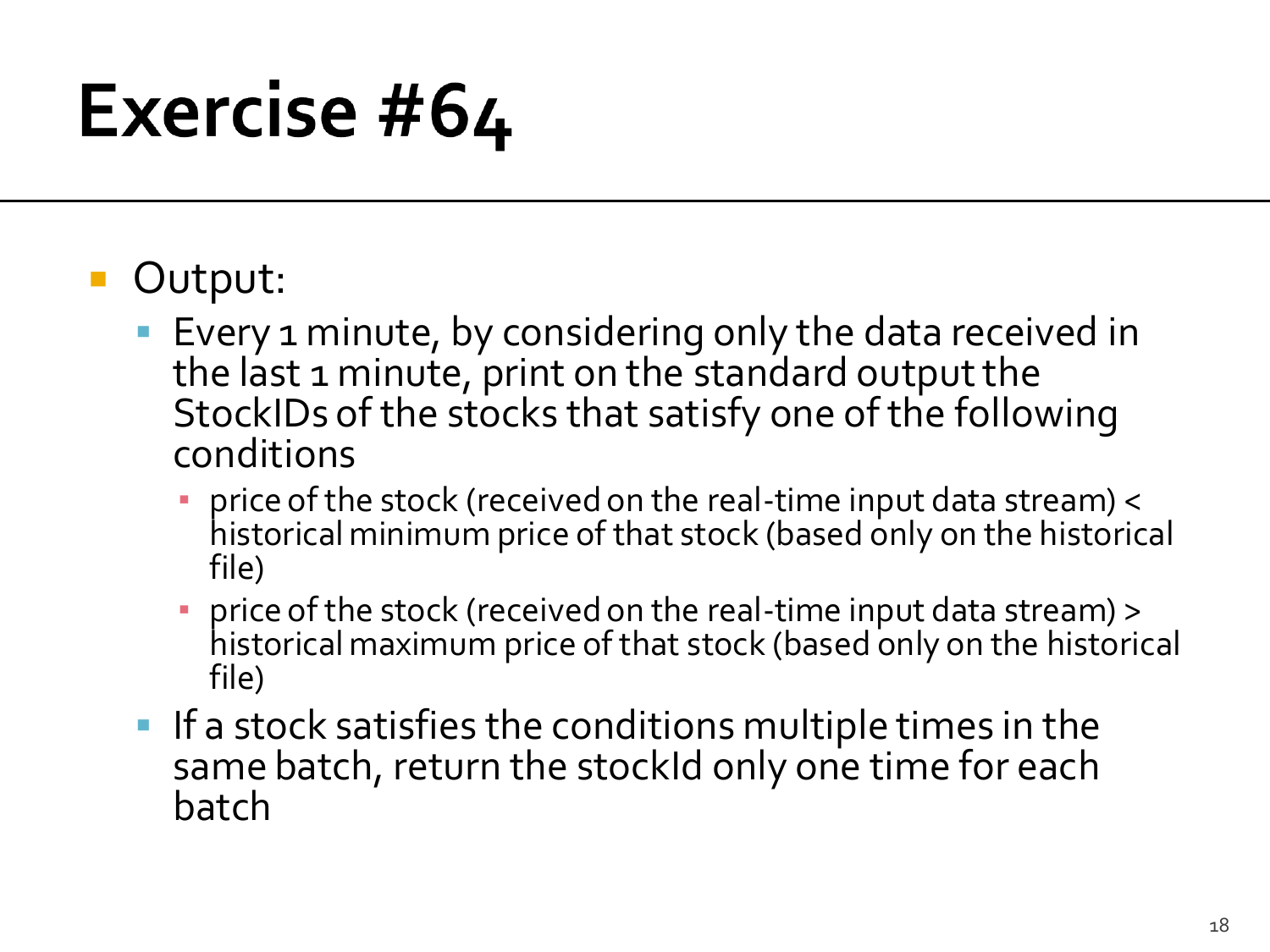#### Exercise #64 - Example

**Textual file containing the historical** information about stock prices in the last year

130000000,FCA,1000 130000000,GOOG,10040 130000060,FCA,1004 130000060,GOOG,10080 130000120,FCA,1001 130000120,GOOG,10100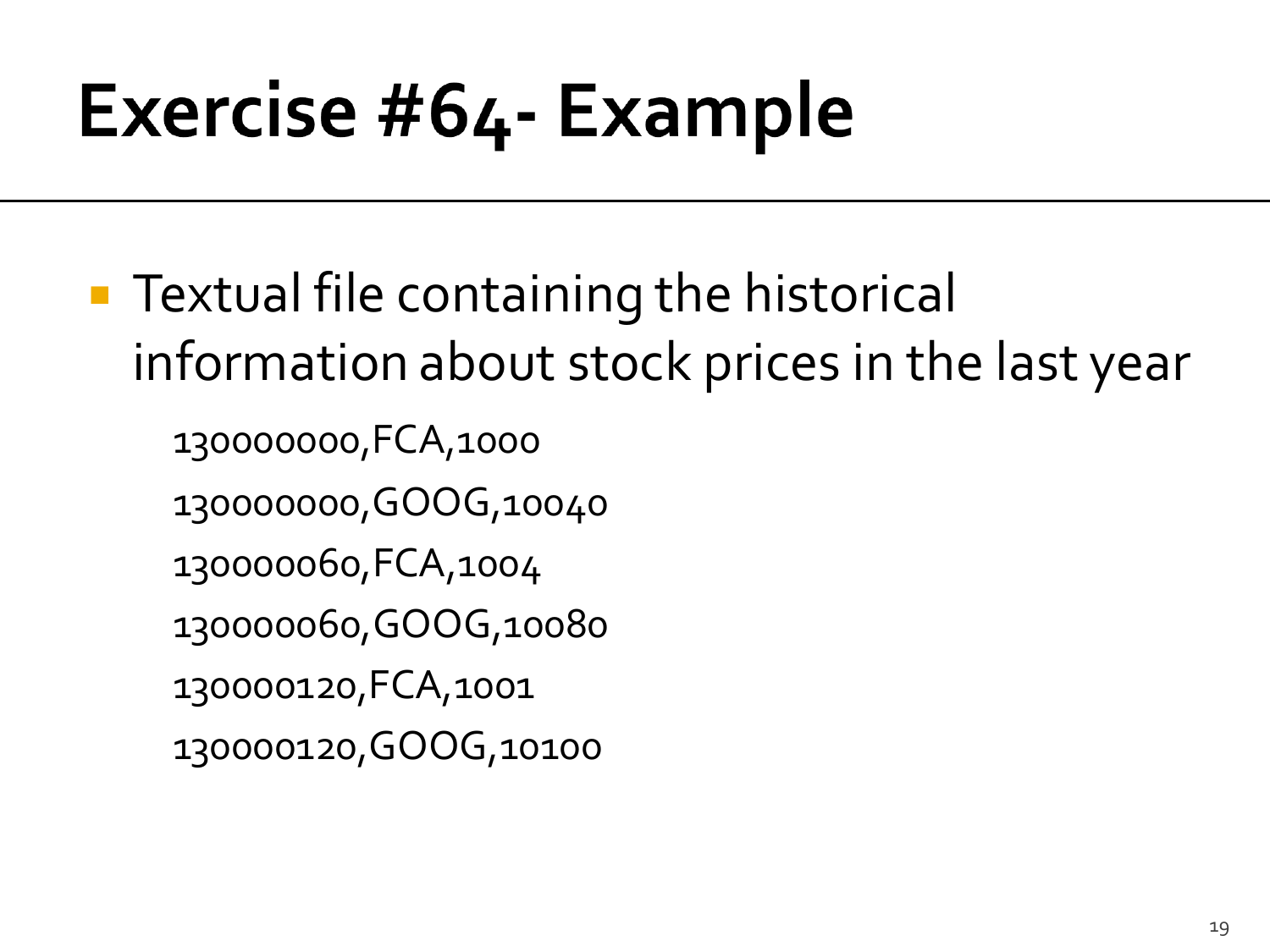#### Exercise #64 - Example

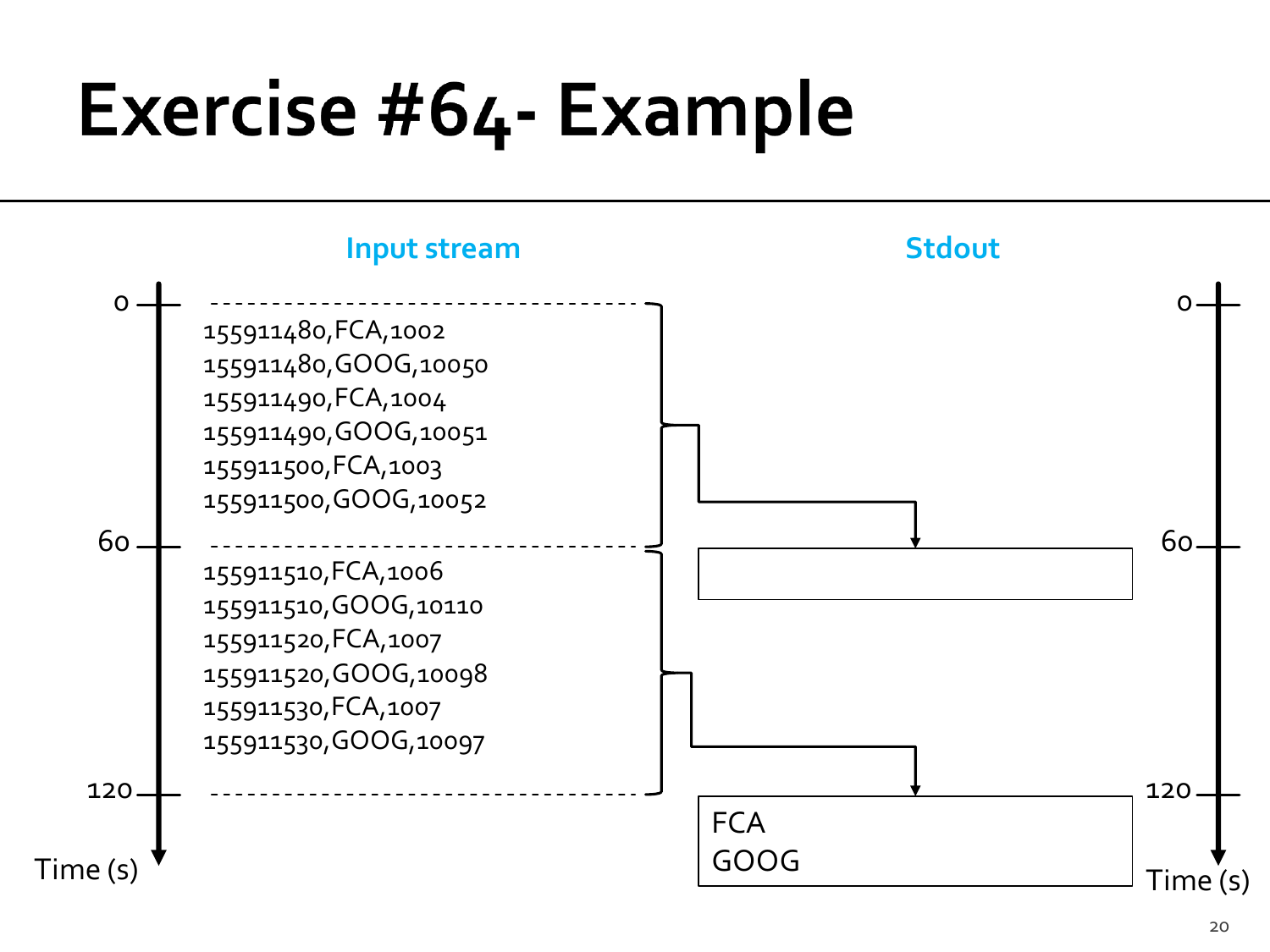- Anomalous stock price identification in realtime
- **Input:** 
	- A textual file containing the historical information about stock prices in the last year
		- **Each input record has the format** 
			- **· Timestamp, StockID, Price**
	- A real time stream of stock prices
		- **Each input record has the format** 
			- **Timestamp, StockID, Price**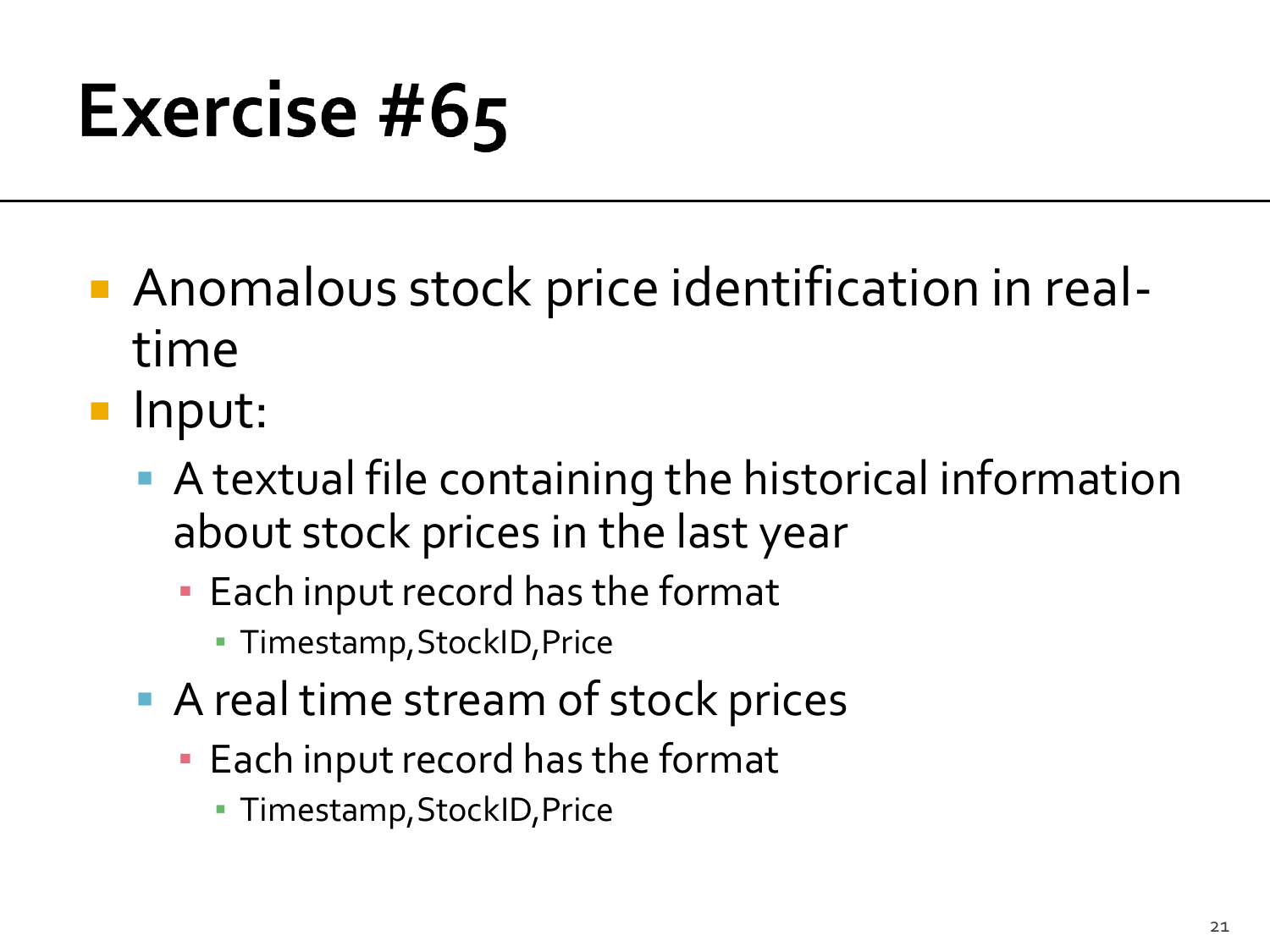#### Output:

- Every 30 seconds, by considering only the data received in the last 1 minute, print on the standard output the StockIDs of the stocks that satisfy one of the following conditions
	- price of the stock (received on the real-time input data stream) < historical minimum price of that stock (based only on the historical file)
	- price of the stock (received on the real-time input data stream) > historical maximum price of that stock (based only on the historical file)
- If a stock satisfies the conditions multiple times in the same batch, return the stockId only one time for each batch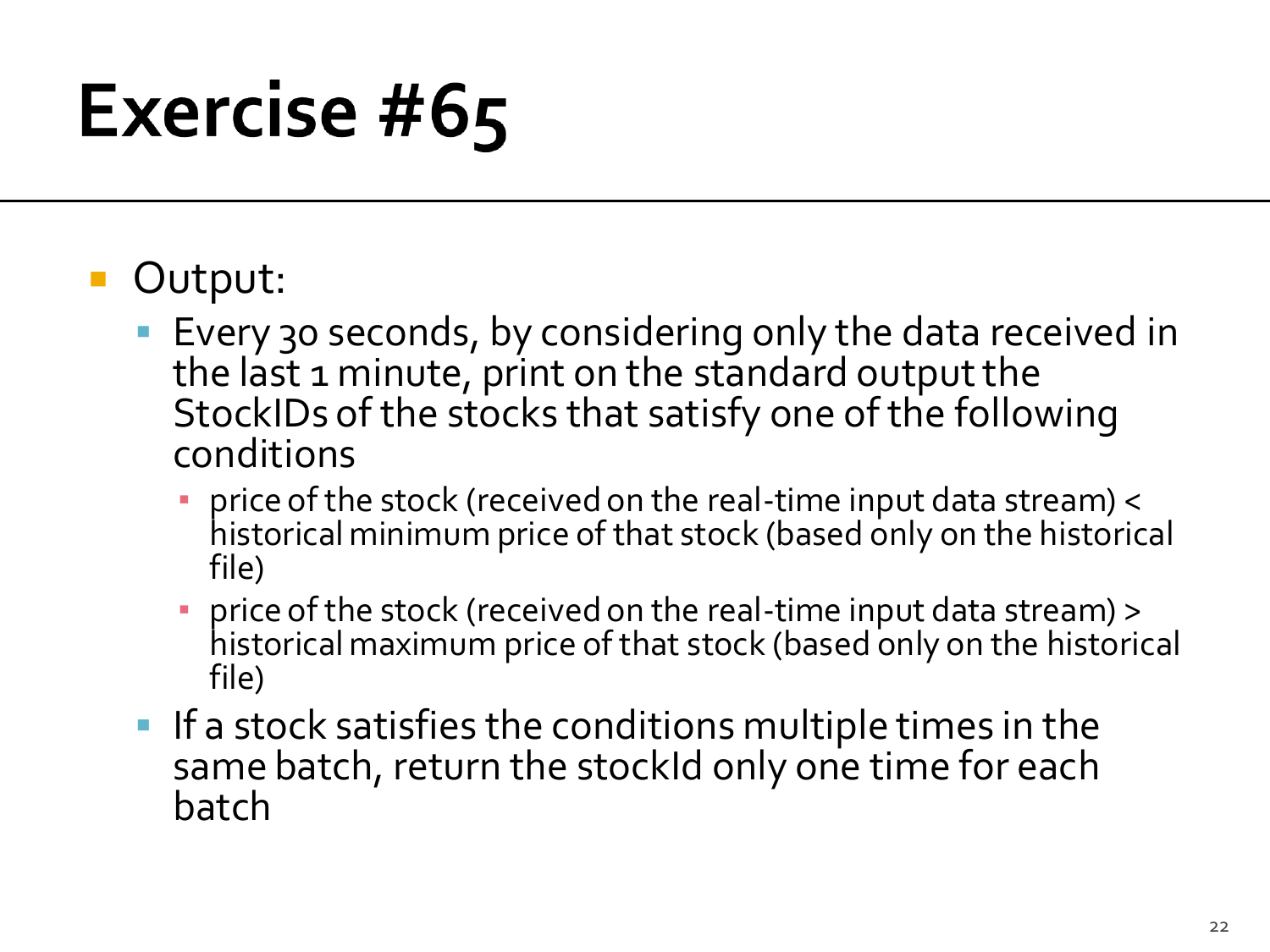# Exercise #65 - Example

**Textual file containing the historical** information about stock prices in the last year

130000000,FCA,1000 130000000,GOOG,10040 130000060,FCA,1004 130000060,GOOG,10080 130000120,FCA,1001 130000120,GOOG,10100